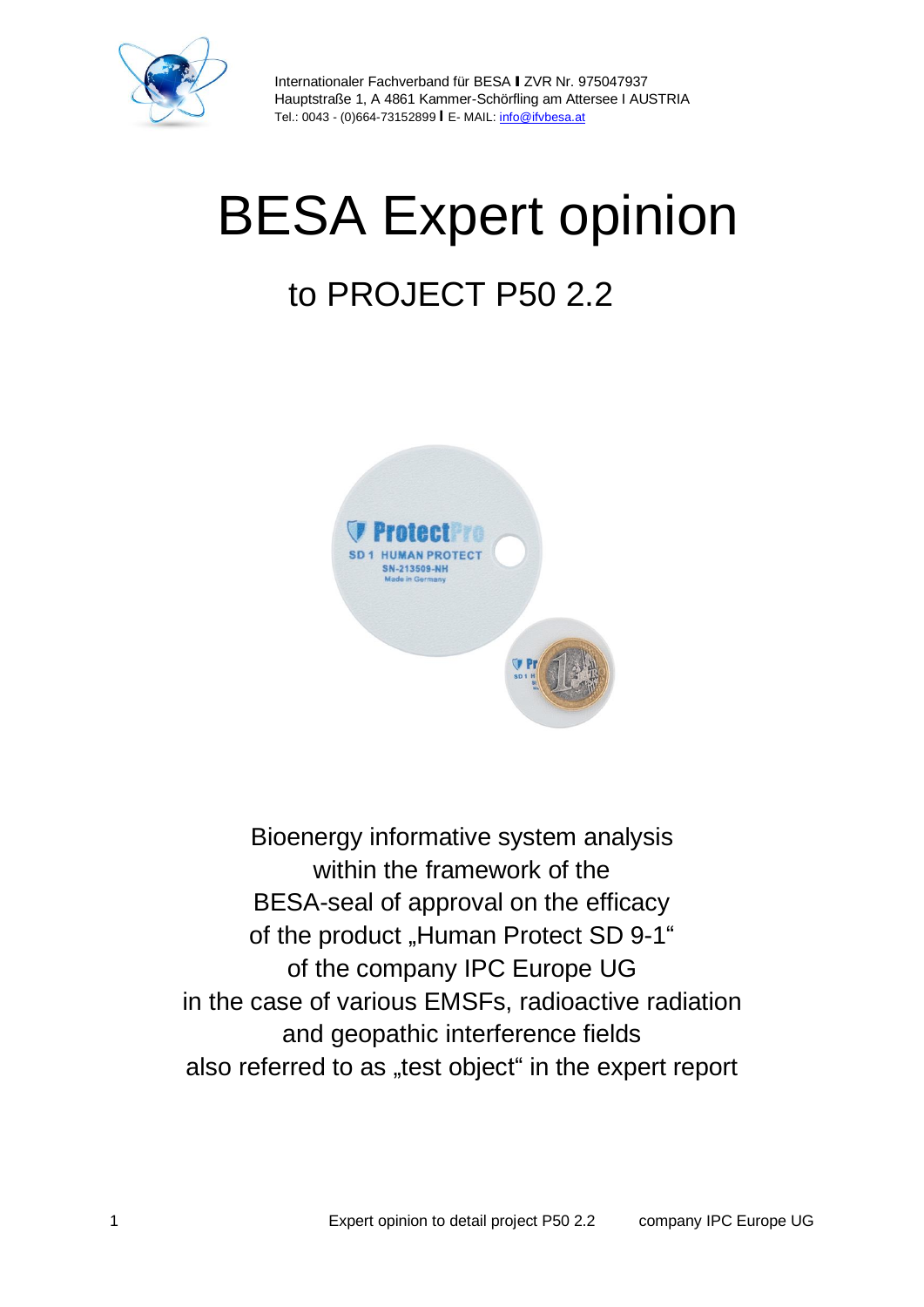

**Client:** company IPC Europe UG Norbert Heuser Schwarzwaldstraße 48 D 77866 Rheinau

#### **Project participants:**

| <b>Project leader:</b>    | Wolfgang Hans Albrecht, president and scientific director<br>of IFVBESA                                                                                                                                                                                          |  |
|---------------------------|------------------------------------------------------------------------------------------------------------------------------------------------------------------------------------------------------------------------------------------------------------------|--|
| <b>Testende person:</b>   | Eva Krankl, vice president and deputy scientific director of<br><b>IFVBESA</b>                                                                                                                                                                                   |  |
| <b>Test participants:</b> | 4 anonymous test persons with correspondingly different<br>health conditions                                                                                                                                                                                     |  |
| subject 1:                | electromagnetic interference fields (EMSF) from WIFI,<br>telephone connection between 2 users 4G und 5G mobile<br>radio, activated Bluetooth, 2 active monitors, electrostatic<br>charging of the subject on site. Additional EMSF were<br>presented via nosodes |  |
| subject 2:                | radioactive radiation from alpha, beta and gamma<br>radiation presented via nosodes                                                                                                                                                                              |  |
| subject 3:                | geopathic interference fields represented as a left-turning<br>field. Furthermore global grid, Hartmann grid, diagonal<br>grid, curry grid, grid double zone were displayed via<br>nosodes                                                                       |  |
| subject 4:                | EMSF in the passenger car from all electrical systems of<br>an upper middle class passenger car, additionally<br>activated WIFI, Bluetooth VHF transmitter as well as<br>activated mobile radio connection 4G and 5G                                             |  |
| other participants:       | none                                                                                                                                                                                                                                                             |  |
| <b>Project location:</b>  | location of IFVBESA (international professional<br>association for bioenergetic system analysis),<br>Hauptstraße 1, A-4861 Kammer/Schörfling am Attersee                                                                                                         |  |
|                           |                                                                                                                                                                                                                                                                  |  |

**Date**: 29.11.2021 until 06.12.2021

**Project duration**: 8 days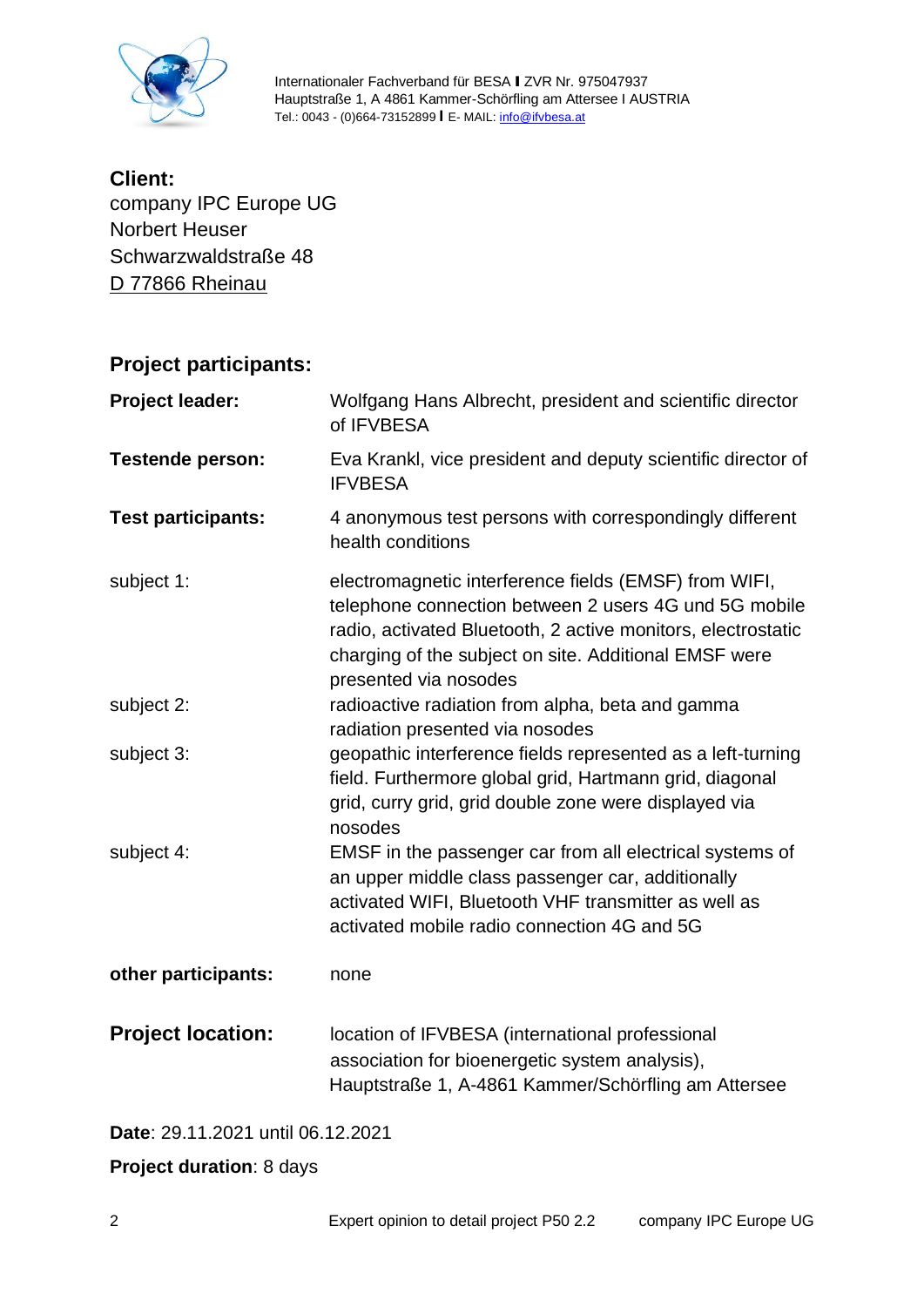

#### **Content**

|     |                                                             | page |
|-----|-------------------------------------------------------------|------|
|     |                                                             |      |
| 1.  | basics of the project creation                              | 04   |
| 2.  | funding performance of the IFVBESA                          | 05   |
| 2.1 | Project description                                         |      |
|     | Test procedure                                              |      |
| 3.  | general information - effects of the magnetic field         | 09   |
| 3.1 | Effects of the magnetic field                               |      |
| 3.2 | Systemic requirements                                       |      |
| 3.3 | Technical device performance                                | 10   |
| 3.4 | Measurement procedure                                       | 11   |
| 3.5 | Experimental performance and interpretation                 |      |
| 4.  | expert opinion                                              | 12   |
| 4.1 | Measurement significance of BESA tests                      |      |
|     | 4.1.1 Significance criteria                                 |      |
|     | 4.1.2 Statistical data analysis                             |      |
| 4.2 | Biological relevance of the measurement results and effects | 14   |
| 5   | Authorized summary                                          |      |

#### **Importend notes**

The client has the right to use this expert opinion. Irrespective of this, this expert opinion represents intellectual property of IFVBESA as the contractor. The contractor is entitled to use this expert opinion for other purposes, if this does not violate the client's data protection and duty of confidentiality. Apart from this, this expert opinion, with the exception of the "authorized abridged version", may not be changed or passed on in abridged form without the consent of the IFVBESA. The order for this project refers to bioenergetically measurable values and their interpretation according to the guidelines of BESA or the IFVBESA. The maintenance of the quality of the tested products as well as their regular control are the task and responsibility of the client. Investigation of the manufacture, mechanism of action or interpretations of the Client's products to third parties are not the responsibility or task of the Contractor. Video recordings may only be made with the permission of IFVBESA.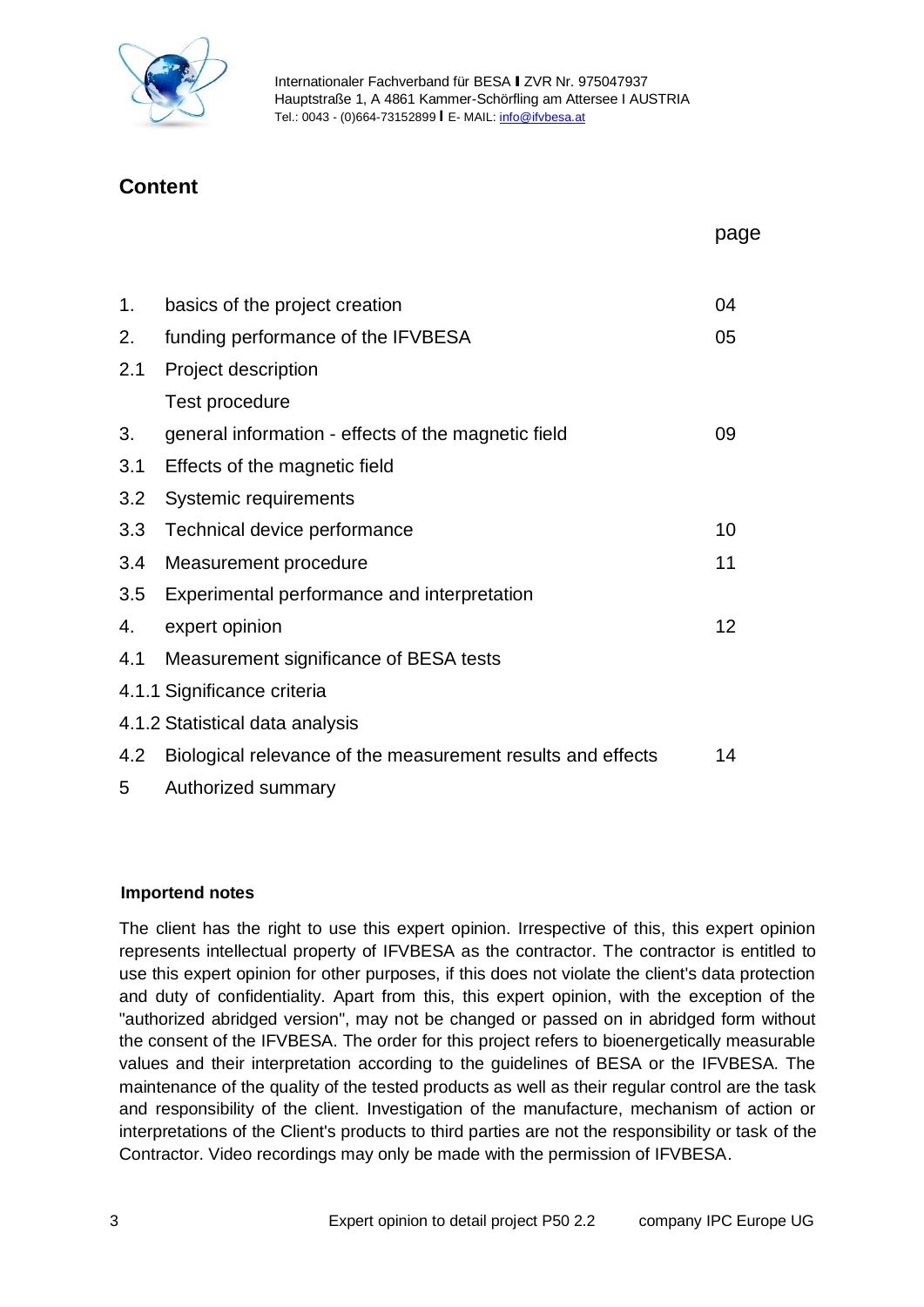

# 1. Basics of the research project creation P50 2.2

The international professional association for bioenergetic system analysis was commissioned by the company IPC Europe UG to test the effect of the test object ""Human Protect SD 9-1"" by means of bioenergy informative system analysis (BESA) or to prove its effect. The testing took place independently of the subjective feeling of the test person.

#### **Description of the test object, the "Human Protect SD 9-1" by the client::**

The name of the test object already says for which field of application it is designed: "For people and protection"!

On the front of the test object are the areas: "Body, Mind, Psyche".

On the back are the "elements of holistic physiology: "was, is, I am, will".

These elements are supposed to be an interpretation about the scope of the test object's mode of action and an indication of its holistic, i.e. holistic, orientation. In order to meet this requirement, a specific program was developed by the client and the test object was programmed with the software and hardware developed by the client.

The test object forms a virtual sphere with an effective radius of 1 meter and a diameter of 2 meters. The effect is created by means of interactions between the so-called hyperspace and the reference space of the test object and biological objects."

The concept of this test object is thus to harmonize, neutralize disturbances, problems, blockades, disharmonies in biological objects and thus to replace negative states by positive states.

Furthermore, the client assumes that side effects, caused by electromagnetic radiation, WLan, Smartmeter, cell phone, GPS and other radiation of electromagnetic consumers, radioactive as well as geopathic interference fields, can be cancelled by the test object. The client further assumes that these effects should also occur with other similar stress factors.

Due to its mode of operation, the test object has a wide range of applications. In the case of this project, it is a matter of applying the "Human Protect SD 9-1" to the above-mentioned stress factors and its effect on the human body.

# 2. Research support services of IFVBESA - BESA reference tests

The project P50 2.2 includes 4 test persons and deals specifically with the proof of effect of the test object "Human Protect SD 9-1" against the following stress factors:

4 Expert opinion to detail project P50 2.2 company IPC Europe UG **Subject 1:** is exposed to certain electromagnetic interference fields (abbreviated as EMSF in the project) as follows: EMSF from WIFI, a telephone mobile connection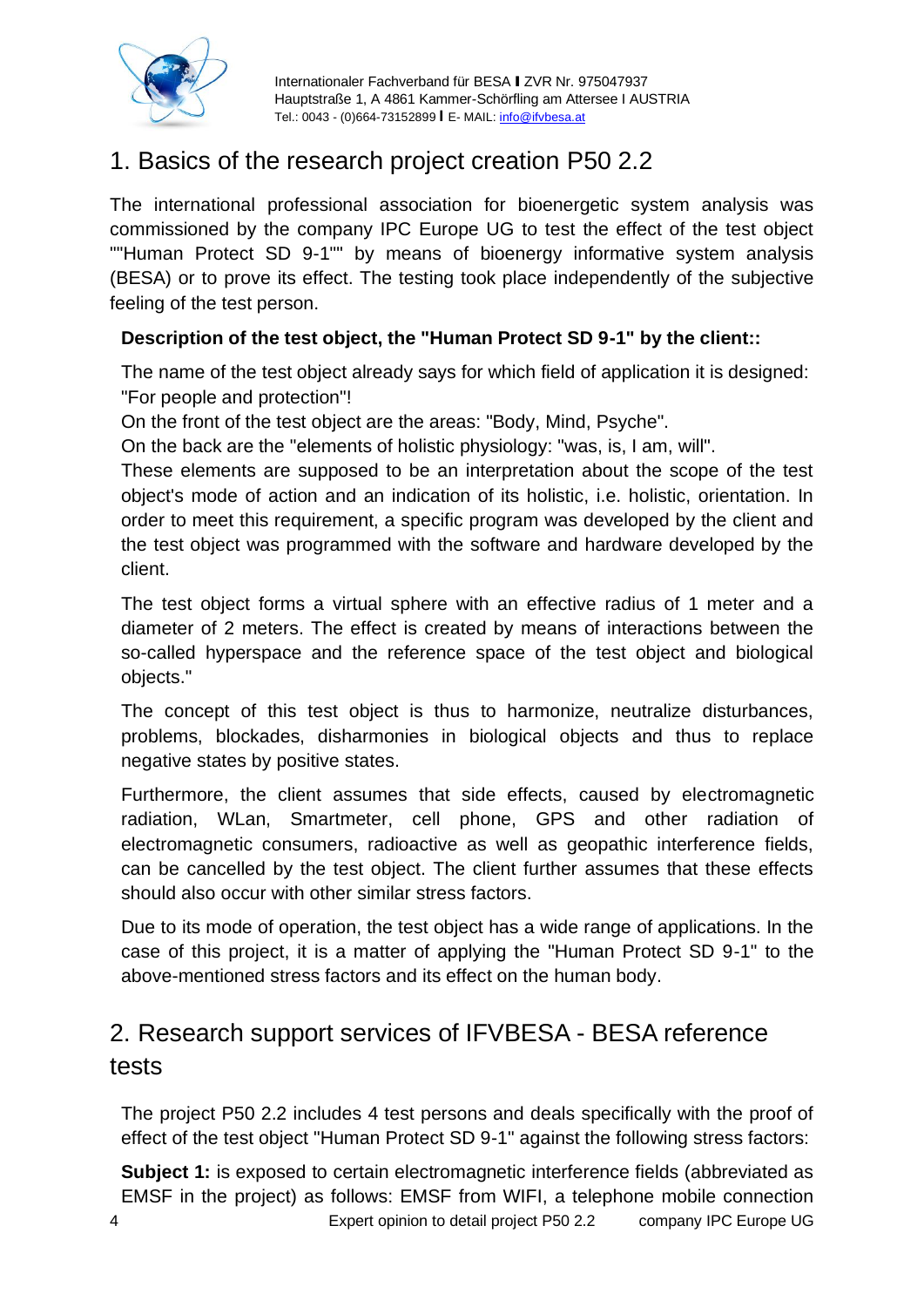

between 2 users (4G and 5G), in addition activated Bluetooth, 2 active monitors, and the electrostatic charge of the subject on site.

Other EMSFs are presented via nosodes as follows:

Acidum carbolicum and Glyoxal for metabolic stress due to electromagnetic interference fields. All of the following nosodes in D6 potency. Collisonia canadensis for electrostatic charges, Carbo vegetabilis for 50 Hz strong current fields and ozone pollution. Castoreum for 50-500 MHz, VHF transmitters, voice radio and radio transmitters analog. Helonias dioica for 0.5 to 5 GHz, TV transmitters, WIFI, Bluetooth, baby monitors, microwave ovens, radio headsets, and GSM networks for mobile telephony. Argentum nitricum for 6-12 GHz, directional radio transmitters and analog satellite transmitters, ERSA A, B C DVB-2. Succinum for 14-19GHz, digital satellite transmitters ERSA D, E, F. Veratrum album in D5 for 0.3-5 GHz, digital mobile telephony, radio telephony D1 and D2 old networks, DAB, GPS, DECT, UMTS and WLan.

**Subject 2:** is confronted with certain radioactive radiation consisting of alpha, beta and gamma radiation or represented via nosodes as radium bromatum and aqua pluvia.

**Subject 3:** is presented with geopathic interference fields on a left-turning field. Furthermore, via nosodes: Silicea as water vein and general geopathic stress, agate as left-turning, degrading force field, Cuprum D30 as global net grid and Hartmann grid, quartz sand as diagonal net grid and Curry grid, Cuprum D1000 as net grid double zone, Tryptophanum, Acidum carbolicum and Glyoxal are presented for metabolic stress by geopathic fields.

**Subject 4:** is confronted with EMSF in a car. For this purpose, the following electrical systems of an upper mid-range car are activated, such as WIFI, Bluetooth, FM transmitter, GPS, heaters and vents, as well as a 4G and 5G mobile radio connection. The vehicle is also in direct line-of-sight (about 70m) to a mobile radio station.

The "Human Protect SD 9-1" is tested according to the client's request within the framework of the applicable conditions of the IFVBESA for the award of quality seals.

In principle, seals of approval are awarded in three categories depending on the significance of the test results, taking into account all tests of a project..

For the "Human Protect SD 9-1" it is to be determined whether by its application stresses over already mentioned stress factors and as a result of it in the energy system of the test persons (biological system) arising or existing disturbances, problems, blockades, disharmonies can be harmonized, neutralized and thus negative pathological conditions by positive conditions be replaced. This will be questioned in the following commissioned tests of this project.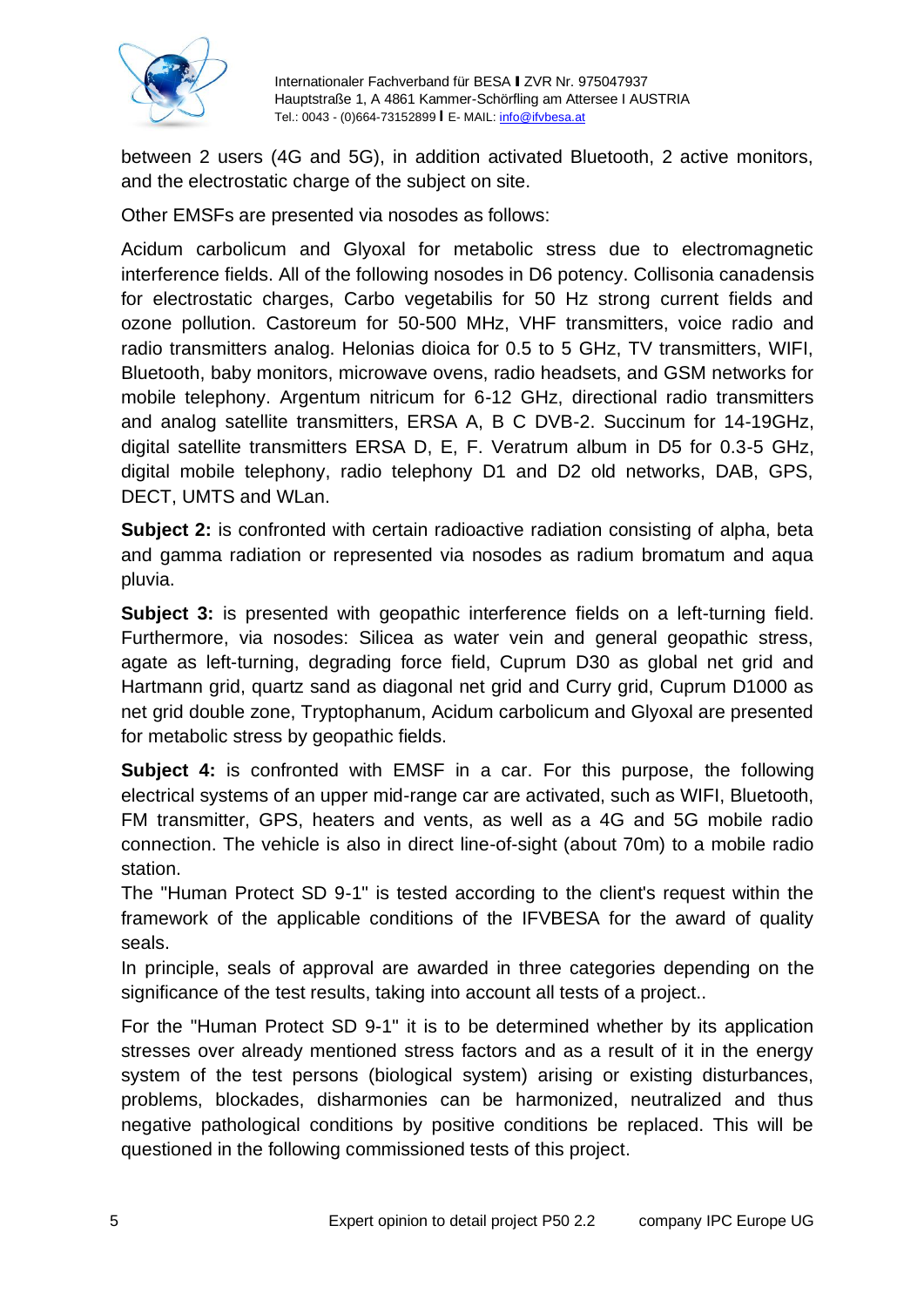

#### **2.1 Research project description:**

The reason for the test is to prove the functionality of the "Human Protect SD 9-1" by test results obtained by confronting the subjects with the stress factors mentioned under "Research Support Services-BESA Reference Tests in order to significantly prove and compare the reactions without the "test object" and with the "test object". Subjects will be exposed to and tested with the listed loading factors in the BEFORE measurements. In the AFTER measurement, the subjects are associated and tested with the test object, the "Human Protect SD 9-1", in addition to the cited stress factors.

- BEFORE measurements are carried out without the "Human Protect SD 9-1"
- AFTER measurements are carried out with the "Human Protect SD 9-1"

**The question** for each AFTER measurement is: "Is the "test object" suitable and able to harmonize or neutralize the thus perceived negative effects of the mentioned stress factors on the organism"?

The correspondingly designed tests should provide information about this by comparing the pre-measurement without the "Human Protect SD 9-1" with the test results of the post-measurements to be carried out using the "Human Protect SD 9- 1".

The client's concern is to determine whether the test object, the "Human Protect SD 9-1", as noted in the product description, is suitable for harmonizing the disturbances, problems, blockages, disharmonies in the meridian system of the test person (biological object) resulting from the above-mentioned stress factors.

#### General information transmission of the test object

The information transfer takes place from the hyperspace of the test object to the hyperspace of biolo-gical objects (humans, animals, plants). From there the information reaches the reference space or the energy space via so-called interaction channels. This is a union of, among other things, all organs and energy forms in the biological object. There, the information of the program can dynamically materialize and thus change current states. The changes can appear in the form of neutralization or harmonization of disturbances, dissolution of problems, blockages and disharmonies.

#### **Conditions:**

The BESA tests are performed on the premises of the IFVBESA under laboratory conditions, at a room temperature of 20°Celsius, on a natural wooden floor. In principle, the test persons are deswitcht (made testable) before the BESA tests or the test possibility is questioned with the test persons.

#### **Procedure and specifications for the implementation**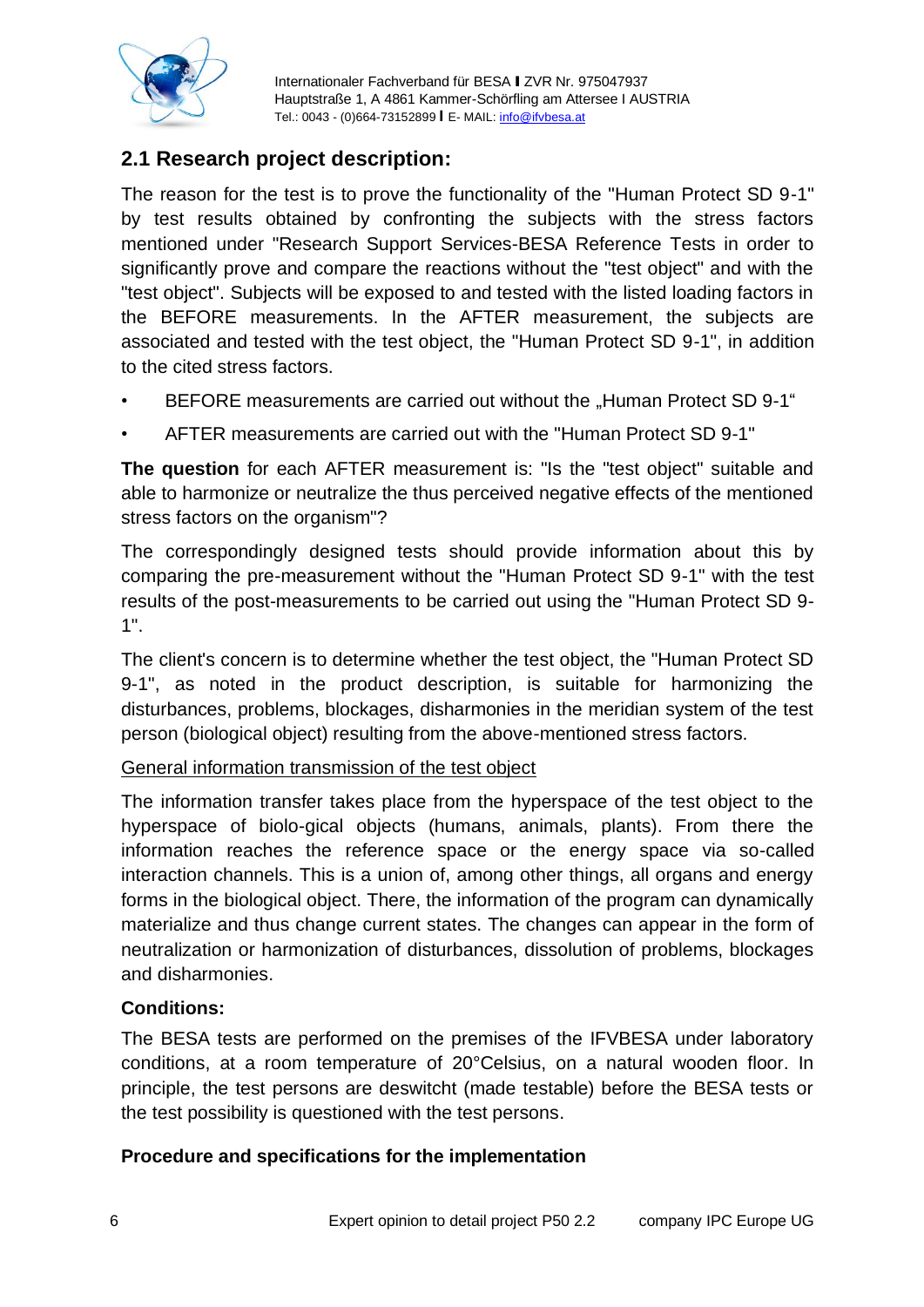

- 1. **BESA- basic measurement of the test persons** at all previously determined measurement points (TING points) serve to determine the actual condition. The results are determined exactly according to the BESA specifications and documented via the BESA graphs.
- 2. **the test persons** are brought into contact with the listed stress factors depending on the project, whereby the sequence discussed with the developer is considered as a specification and is adhered to accordingly. In order to be able to determine the current energy state, the measuring points mentioned under point 1 are measured in the same sequence and for the same duration for each test of the load factors. The results are determined exactly according to the BESA specifications and documented via the BESA graphs.

#### 3. **Activation of the "Human Protect SD1" test object"**

- 3.1. When the **"Human Protect SD 9-1" is activated,** it is brought into the measurement area according to the client's instructions.
- 3.2. The test subjects are brought into contact with the stress factors. The measuring points mentioned under point 1 are measured in the same order and for the same duration in order to determine the current energy state. The results are determined exactly according to the BESA specifications and documented via the BESA graphs.

# **3. General information on BESA testing**

#### **3.1 Effects of the magnetic field**

The human being is a kind of receiving antenna for environmental information. This is because human life depends fundamentally and exclusively on environmental information. Our organism is biologically very sensitive where natural information (fields) is located or where this natural information is subject to interactions and fluctuations. For this reason, detected informative interference fields are biologically highly relevant. **Any reduction or transformation of these disturbances (ideally to 100 percent) is biologically very important, often even vital. These informational disturbances from our environment are only compatible with life if they can be readjusted to a natural fluctuation tolerance**. Disturbances, problems, blockades, disharmonies in the biological control circuit of the human being find their causes in such disturbing information influences. Bioenergetic examinations in the meridian system of the human being therefore belong to the first choice when it comes to questioning the coherent effectiveness of, for example, products in relation to various disturbing fields and information

#### **3.2 Systemic requirements**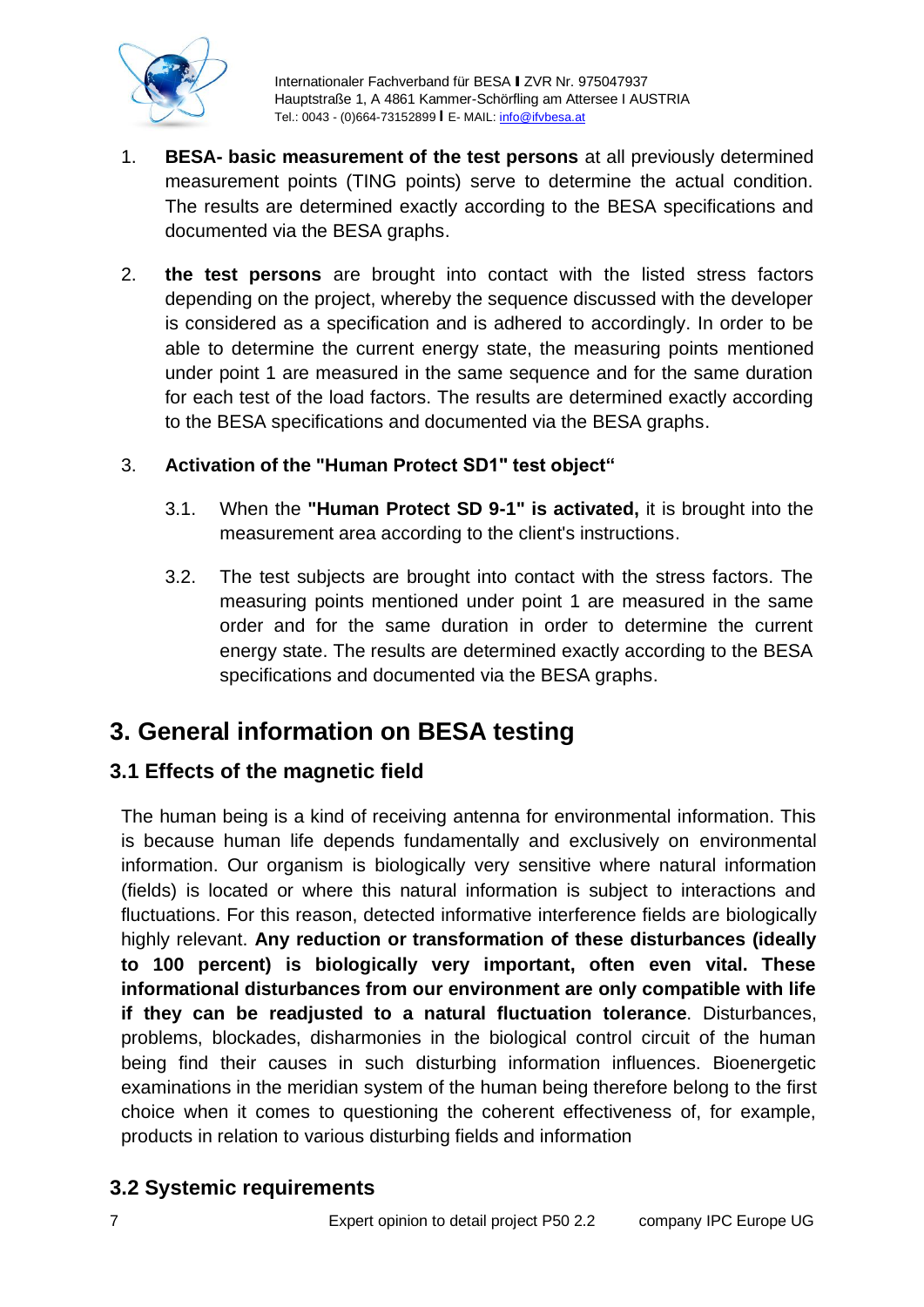

The tests are carried out according to the specifications of the international professional association for BESA or the manual for BESA. BESA is used from a systemic, etiological and bioenergetic regulatory point of view. Systemic means that each tested parameter also represents several lower or higher levels and dimensions. Testing on a meridian, such as the lung meridian, primarily provides information about the energetic regulatory behavior within that meridian. In a subordinate sense, the readings of this meridian can provide information about the organic, muscular and emotional levels. In a superordinate sense, dimensions such as the astral plane (4th dimension) and various levels of consciousness (from the 5th dimension). Subsequently, the behavior in the structural, energetic, spiritual, craniosacral structure or dimension is also revealed. The bioenergetic measurements are made by stimulating the energetic potential within the meridians. Measurement voltages average 900 to 1400 mV (millivolts) with a measurement current between 5.5 and 11.25 μA (microamps). The apparent ohmic resistance varies between 0 and 600 kΩ (kiloohm) during the measurement process, depending on the instantaneous, energetic state of the person being measured.

#### **3.3 Technical device power**

Appropriate technical device performance ensures that not only skin resistance is measured during the measurement process, but also the interaction of various factors essential for the regulation of a system. From a physiological point of view, these include ionic current changes in the subcutaneous tissue, electrical potential against the measuring current, instantaneous polarization behavior of the tissue and electrolyte shifts. In addition to the electrophysical tissue properties in the area of the measuring point, the measurement should above all provide information about the regulatory capacity of the control circuit belonging to the measuring point.

Measuring device used: BESA Easy Quick- Check SN: E 02074N Silberbauer laboratory; 1030 Vienna - Austria, Battery: 2xNiMH size AA; 2,6V, 300mA max.

**Measurement tolerances:** In principle, fluctuations in measured values can occur, since the machine is operated by people who could specifically have an energetic influence on the measurement results. It is currently the case that only special experts, who have been further trained by the BESA Academy, carry out such tests. The current BESA tests were personally led or performed by Mrs. Eva Krankl as vice president and deputy head of the scientific department of IFVBESA. Certain quality details already programmed in the BESA software provide additional information about when a measurement result deviates from the programmed standards or when a measurement error has occurred by the tester. Another quality feature of BESA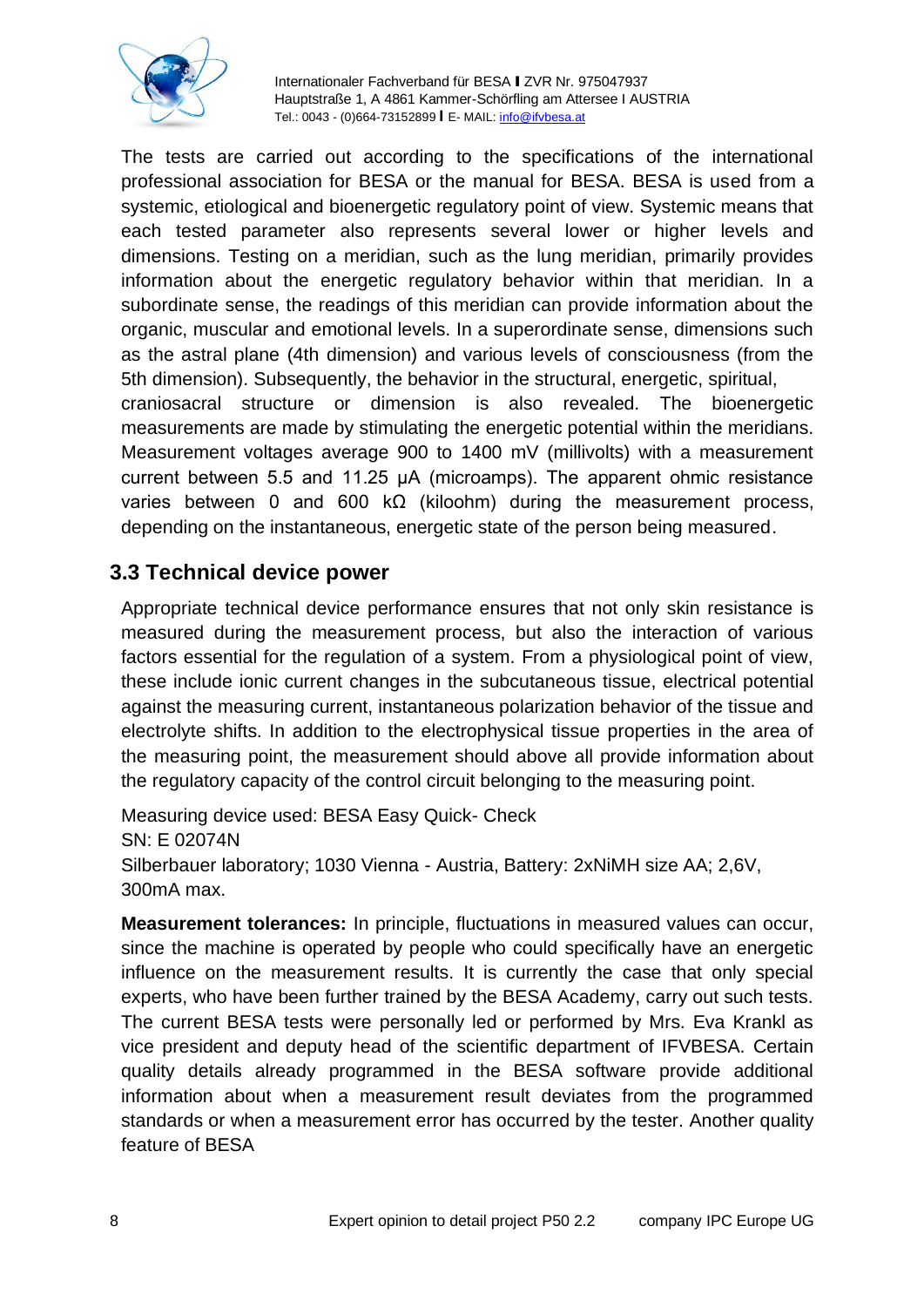

tests is that, as a precautionary measure against bias, each specialist must undergo an external examination for the tests. Insofar as the tests of technical (interference) fields show incriminating measurement results, occasional measurement errors of 10 percent could be ignored for such projects. However, experience shows that devices for harmonization of technical interference fields work or they do not work. As a matter of principle, IFVBESA applies the very highest precision according to precisely defined standards in BESA testing. These standards can only be met by professionals with 1000-fold diagnostic experience. Apart from this, electromagnetic (interference) fields acting from outside and possibly influencing the measurement results can be detected by device technology and corrected accordingly.

#### **3.4 Measurement procedure:**

BESA measurements are taken at "electromagnetically significant" points on the skin. These are partly classical acupuncture points as well as a number of energetically relevant and system-coupled skin areas. By means of electrophysical measurements at anatomically exactly localized skin areas, the recording of the measurement data is carried out

- − of the current energetic state in the acupuncture point of the respective meridian
- − der the energetic regulation dynamics in the acupuncture point or meridian and its subordinate and superordinate systems and subsystems. This concerns the organ area (subordinate level) as well as the superordinate levels and dimensions of the morphic field of the human organism.

For simplified reading, the scale of BESA is divided into 100 graduation marks, where the scale reading "0 graduation marks" corresponds to a resistance above 600 kilohms and the scale reading "100 graduation marks" corresponds to a resistance of 0 ohms. The scale reading "50 graduation marks" represents 95 kilohms.

The experience of repeated measurements on healthy persons, carried out in decades, has shown that the value "50 scale divisions (sct.)" is a physiologically neutral (healthy) reference point. It is "the" outstanding and desirable measurement value and is also called the technical ZERO value.

About the acupuncture point: The anatomical structure of an acupuncture point is formed by a bundle of nerve vessels wrapped in loose connective tissue. Directly at the acupuncture point it pierces the superficial body fascia (Facia corporis superficialis  $=$  Fcs). Exactly at this point, the electrical resistance is also lower. Where no Fcs is developed (e.g. in the face, in parts of the head or at the end of the extremities), such a bundle of nerve vessels can also be detected in the acupuncture point. This also applies to the special conditions along the DuMai meridian (governor or steering vessel at the front of the body) and the RenMai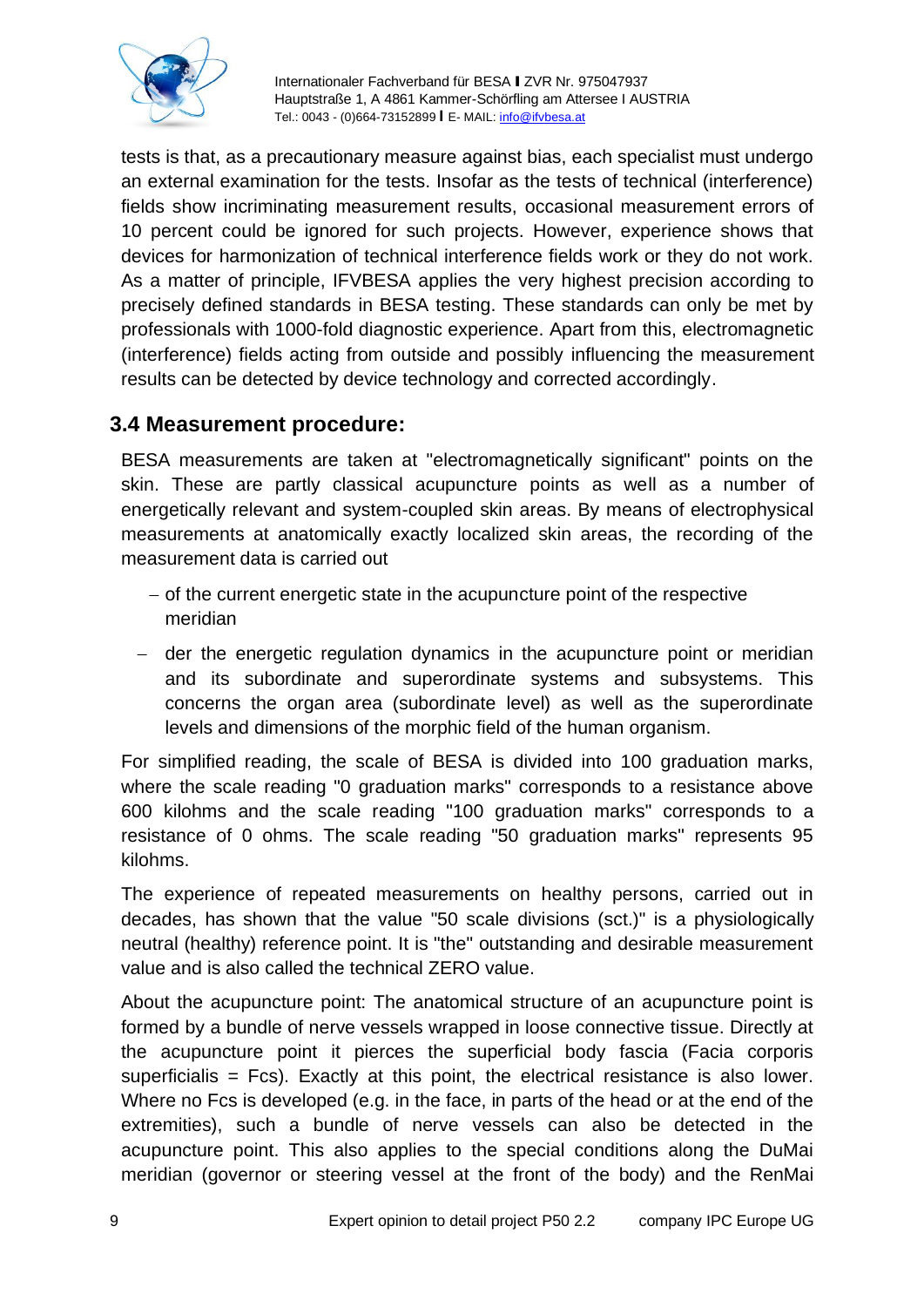

meridian (conception vessel at the back of the body). There, in the point area, the nerve vessel bundles of both sides of the body are interconnected.

#### **3.5 Experimental performance and interpretation**

The obtained measurement signals at the acupuncture points of the meridians are an expression of the energetic events and the energetic regulation ability of the obtained environmental signals.

The presented BESA standard graphics (see the detailed project descriptions) show the respective energetic regulation behavior within the indicated meridians. The meridians belonging together in each case are represented in so-called form circles or elements. A distinction is always made between the right and the left side. In order to obtain the most differentiated illustration possible, degenerative measured values (energy deficiency) are shown in blue and overheated or inflammatory measured values (energy surplus) in yellow. Optimal measured values are shown in green (50 to 70 sct.), whereby the measured value 50 sct. is to be aimed at, because it represents a balanced regulatory behavior. Readings that show up in red indicate deeper deregulation that cannot currently be regulated by the organism. The effect of the tested product on the field or the differences of the regulatory behavior in the organism are represented or documented by differentiated measurements on the respective BESA measurement data sheets marked for this purpose.

#### **Legend for interpretation of BESA-measurement result**

**The measured value of 50 on the tested meridian represents an optimal energetic state in this organ or its subordinate and superordinate levels. Also measured values in the range of 50 to max. 70 still count as a neutral and balanced energy status. The organism is able to regulate irritations of the system (wrong environmental signals) very well.**

Readings above 70 to 100 represent the inflammatory range or a so-called energy surplus in response to the irritation of the system by environmental signals corresponding to it. After reaching the maximum values, the energy state tilts into the degenerative (blue) range.

Readings from below 50 to near 0 represent the so-called degenerative measurement range or a lack of energy in response to the stimulation of the system by environmental signals corresponding to it.

Measured values represented by a so-called pointer drop of more than 3 scale lines indicate a total deregulation. The influence of certain environmental signals then leads to such strong system overloads, which can only be harmonized by corresponding new signals.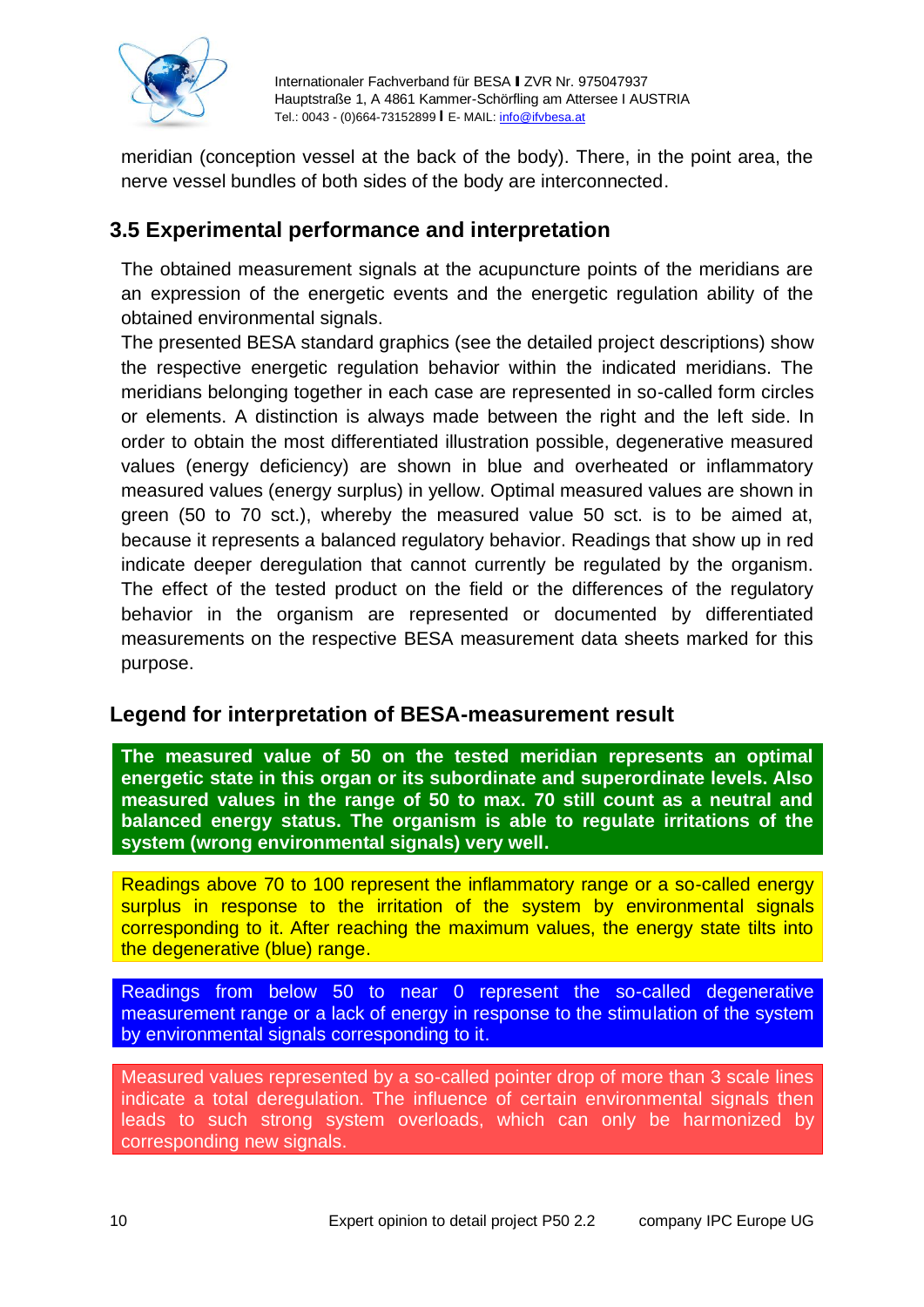

The orange readings represent a resonance of the tested substances (electronic honeycomb contents) in the respective retrieved bioenergy informative control circuits as well as in its subordinate or superordinate structures.

# **4. expert opinion**

The measurement results presented in the project description P50 2.2 have shown that after application of the test object, the "Human Protect SD 9-1", all previously stress-tested toxic information and energetic deregulations could be zeroed out or bioenergetically harmonized within the specified time frame. The graphical evaluations of the BESA tests document the results in a qualitatively comprehensible way by means of the color-coded measured values. The measured values highlighted in green in the graphical evaluations show as quantitative effects a consistently balanced bioenergetic regulation in the meridians and thus in all subordinate and superordinate levels and dimensions.

*Thus, the expert opinion confirms the quantitative results in that they are as follows: 1. are metrologically significant (meaningful); and 2. are biologically relevant (important or significant)*

#### **4.1. Measurement significance of the BESA tests**

#### **4.1.1 Significance criteria:**

**The effects determined in the BESA tests** as a result of the bioenergetic resonance behavior, show both in the area of the status determination (effect from the area of the existing interference fields through various toxic (environmental) information and the bioenergy-informative interference fields arising from it or subsequently arising body-immanent deregularies as well as after application of the test object changes, which are clearly above the specified measurement value tolerances. Thus, they are clearly to be classified as significant. According to the criteria of the IFVBESA, all those measurement results are considered significant that allow regulation into the green range.

According to the criteria of the IFVBESA, the BESA measurement values are to be regarded as reliable. The fact that the criteria for the established results are fulfilled could be proven via the BESA tests in this project P50 2.2.

#### **4.1.2 Statistical data analysis**

Each measurement series can have measurement points where effects remain below the significance threshold (transition areas). A statistical analysis has the advantage that it presents an overall view of the significance of the effects. Exactly these effects are obtained for seals of approval with 4 or 5 stars. The more extensive the data, the more accurate the statistical analysis.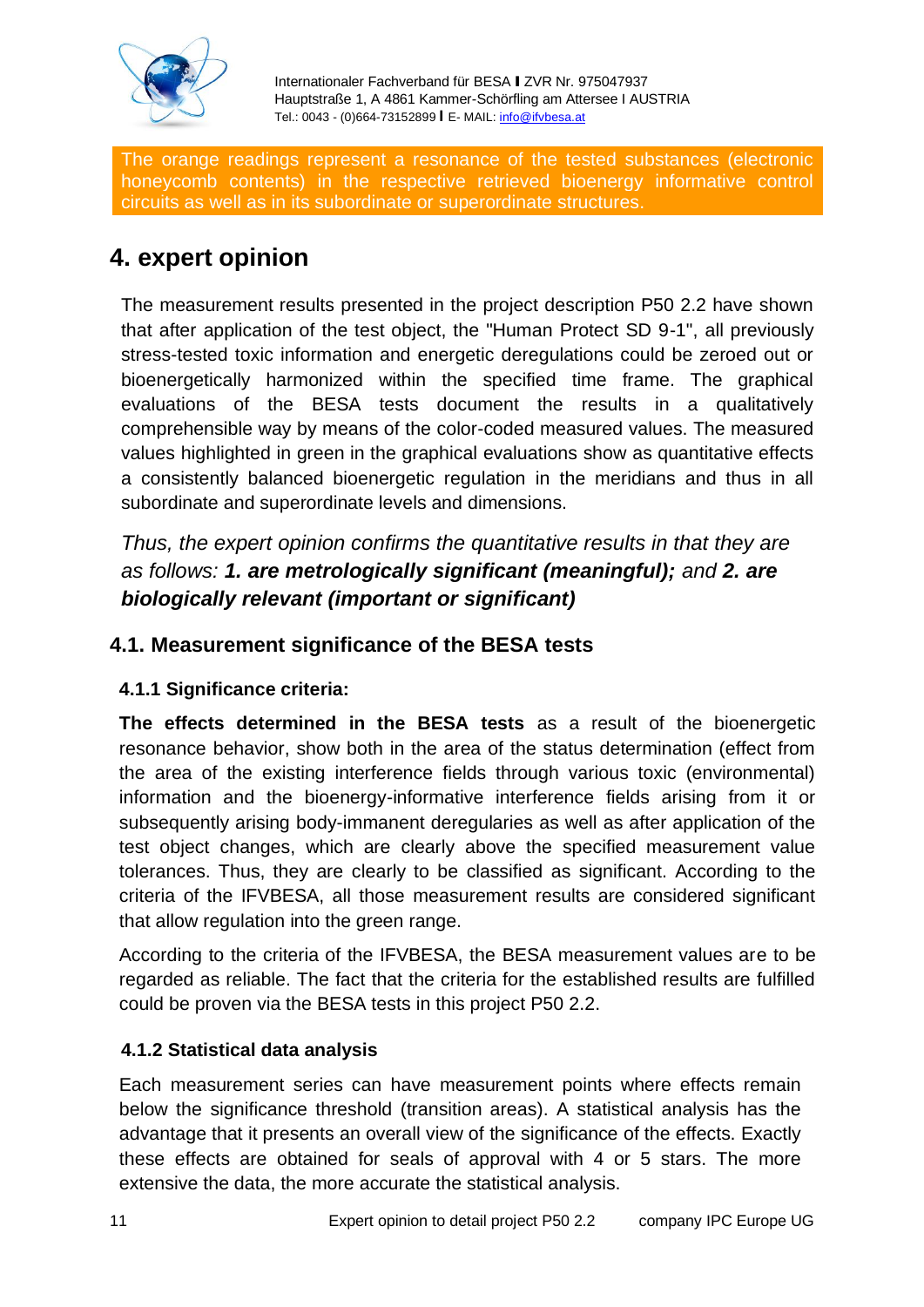

In the BESA tables and graphs, the statistical characteristic data of currently 480 measured values and results were mapped. As can be seen from the statistical data and the BESA graphs, the measured values improved significantly between the BESA pre-measurements and BESA post-measurements. The effects achieved by the test object were confirmed by the BESA measurements on the nine test subjects.

#### **4.2 biological relevance (importance) of the measurement results and effects**

In case of continuous exposure of humans to toxic information (as shown in project P50 2.2) or toxic stress factors, the stress is even stronger. This is shown by the currently conducted BESA tests on the test persons. In any case, these and similar stress factors pose a serious risk to human salutogenesis.

The test object checked bioenergetically in this project, the "Human Protect SD 9-1" of the company IPC Europe UG, was able to neutralize the bioenergetically stressing effects and impacts optimally.

*The decisive ability of the test object, the "Human Protect SD 9-1" to harmonize the toxic stress factors tested in the project P50 2.2 or the conversion into biological information of life-promoting quality is proven by this expert opinion.*

# **5. Authorized summary:**

The BESA tests carried out by IFVBESA on the energetic and physical effectiveness of the test object, the "Human Protect SD 9-1", have clearly shown that this test object is capable of neutralizing or harmonizing biologically significant stress factors at the acupuncture points of the test subjects as described in the project. Via the bioenergy-informative system analysis, the effect of the above-mentioned stress factors on the test subjects, their meridian systems and their energy-informativebiological control circuits was scrutinized and systemically tested on the energyinformative level. The BESA tests BEFORE - AFTER show significant changes at the tested acupuncture points at the meridian system of the test persons. The measurement data as well as their key figures impressively confirm, on the one hand, the stresses caused by the tested factors on the human organism and, on the other hand, clarify how, after application of the test object, the "Human Protect SD 9-1", the deregulating energies are transformed into body-immanent and biocompatible energies.

From a holistic point of view, it may be assumed that the positive effect on the test subjects also occurs in other people. That the positive influence by the "Human Protect SD 9-1" is actually possible with high precision is clearly shown by this test